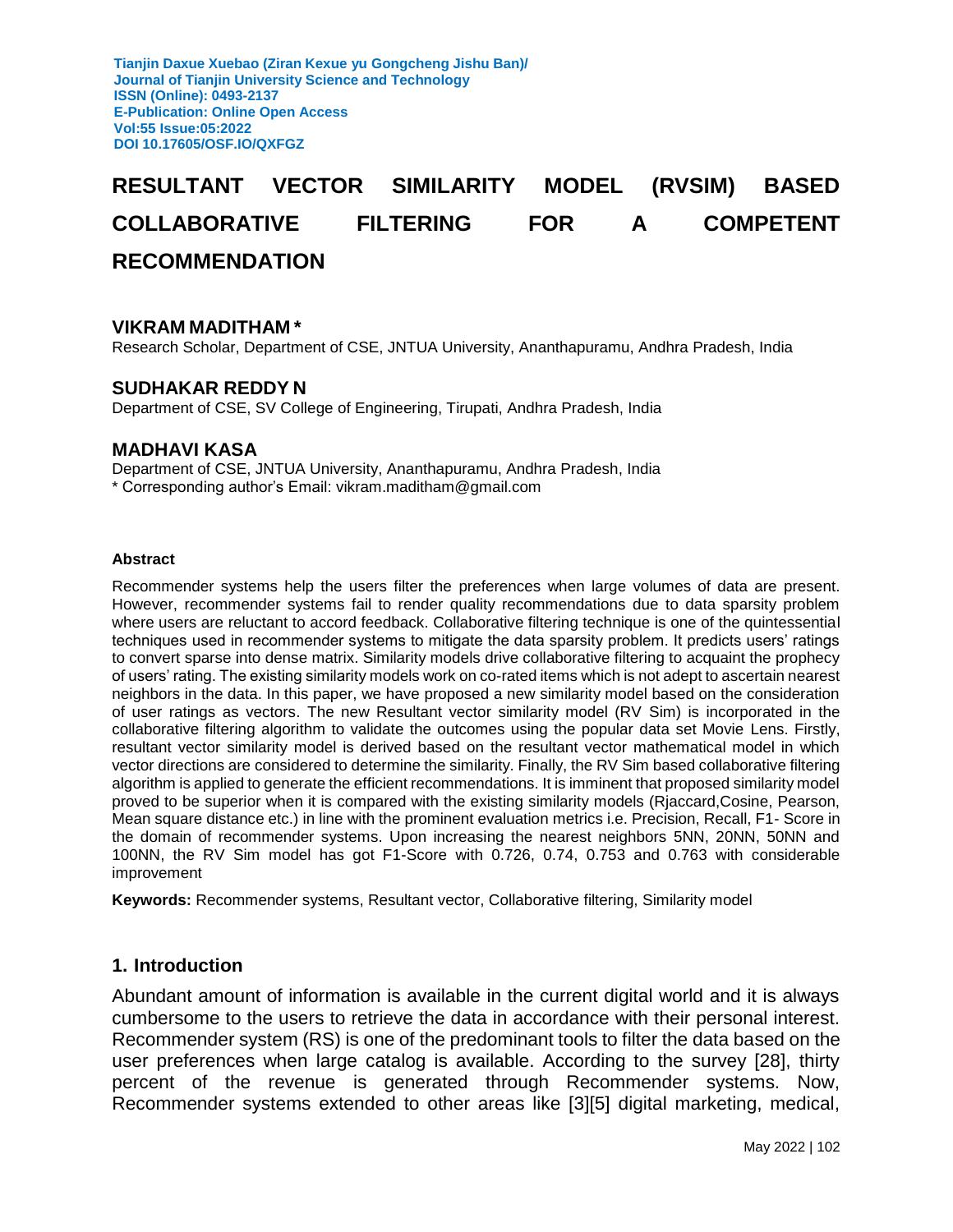insurance, news, movie etc. Predominantly, RS helps the customers when they are precarious about suggesting the items based on their past history. Collaborative filtering, content-based filtering and hybrid filtering [28] are indispensable techniques used in RS to predict the ratings. Collaborative filtering [5][7][11][13] has its significant role in the domain of RS to leverage performance and productive approach in real time applications[28] like Amazon, Flipkart etc.

However, collaborative filtering is further divided in to memory based and model approaches [16][20][29], in which memory based approach has been chosen for the current work. Similarity model [1] is the crux of memory based techniques, usually drive the entire recommendation process for better prediction results. Our work focuses on two objectives. Firslty, proposing a new similarity model (RVSim) and secondly determining the prophecy of unknown rating using RVSim based collaborative filtering.

In our new recommendation model, we have used vector-based similarity between two users. It is implemented according to the direction of the vector and the angle between two user-rating vectors. As we know that the resultant of two vectors is a vector that passes in between the given vectors. The magnitude of the resultant vector determines the similarity between two user-rating vectors. If both the vectors are near, then the magnitude of the resultant vector is maximum. In order to normalize the value of magnitude of resultant vector we are dividing it with maximum distance between vectors, which occurred when both are in opposite direction (i. e angle between them need to be 180 deg). Therefore, after normalizing the magnitude the similarity values range between -1 and 0. But in order to compute the unknown rating we need our values to range between 0 and 1. Therefore, we subtract the magnitude value from 1. If the value is closer to 0 it is more likely to be dissimilar and if the value is closer to 1 it is more similar. The detailed demonstration of RVSim is explained in methodology section.

After implementing the formula to find the similarity between two users, we have compared our new similarity metric with other traditional similarity metrics. It found that RVSim has exhibited better performance than other metrics which is proved in section (3). Later we fitted our similarity metric in collaborative filtering in order to find the unknown ratings of respective users. The popular dataset movielens -100K is used to validate the performance of the proposed method and metrics for prediction and top – n recommendations were taken and validated with metrics like F1-score, Precision and Recall, there it exhibits better results compared to other similarity metrics. The next sections comprise of literature survey, methodology and results.

## **2. Literature Survey**

In the literature, extensive research has been taken place to elevate RS as one of prolific research domain. Relevant Jaccard (RJaccard) and Relevant Jaccard Mean square Distance (RJMSD) are the new similarity models introduced by S. Bag et al. [1] . But, in Jaccard they tried to change the most commonly used concept of co-rated items. Instead of co-rated items, they also want to include non-co-rated items between the users. In Enhanced multistage user-based collaborative filtering (EMUCF algorithm) proposed by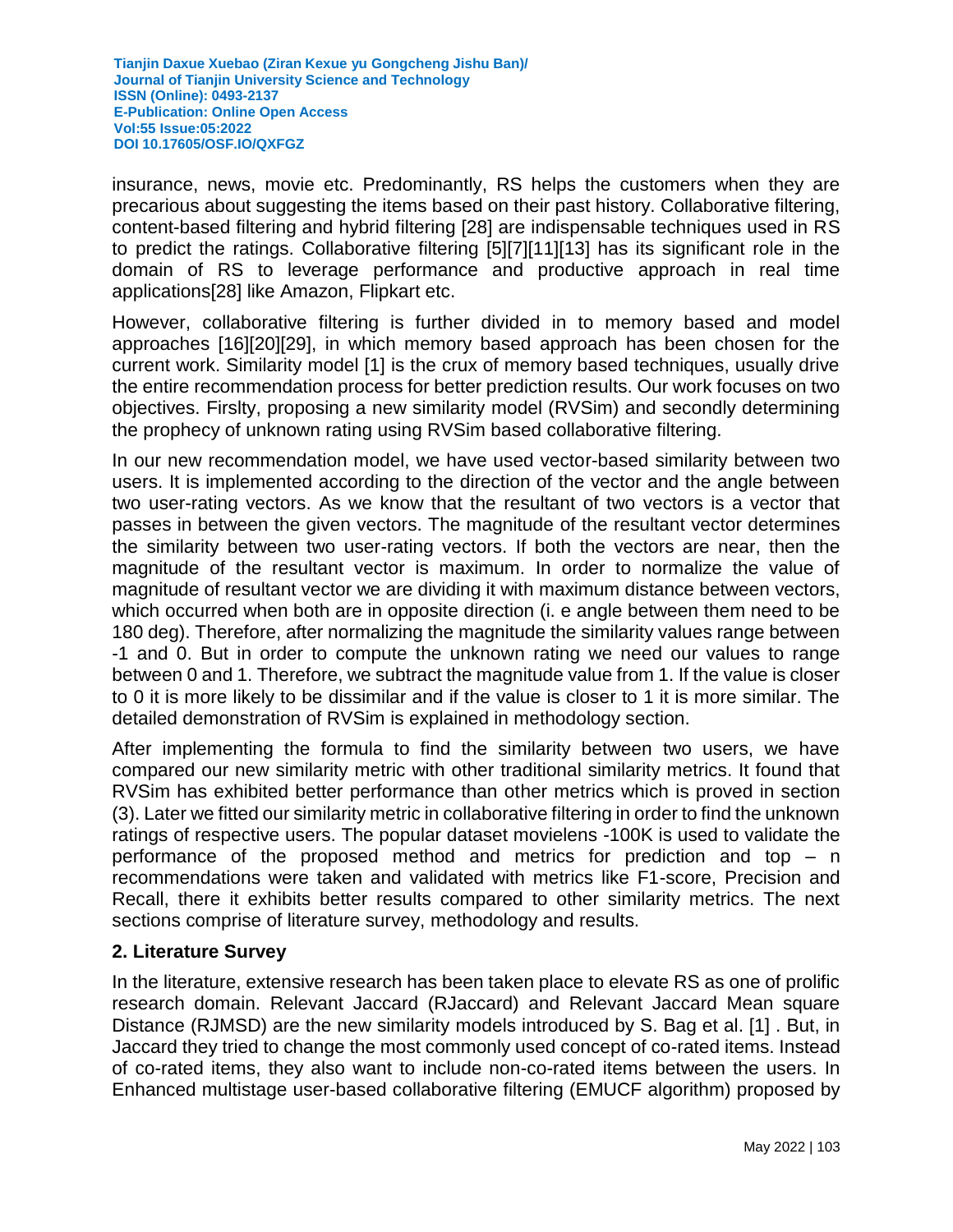Jain et al. [2], they want to recommend desired items to new users also. So, they add a feature called rating certain items while the users are signing up. But, one of the major drawbacks of the EMUCF algorithm is many of us will rate the items as max rating or giving rating without testing is not fair. Model-based Collaborate Filtering Algorithm Based on Stacked Auto Encoder (MCFSAE) algorithm M. Yu et al [4], defined to convert the rating two dimensional information to superior dimensional classification dataset with the size of number of ratings. After converting the rating matrix, they filter the features of the items. This model basically recommending the items based on their feature rating. Herce-Zelaya.J et al.[6] introduced a new technique of cold start problem, it states that retrieving the activities of new user from social media. After getting the relative information about user, using different decision algorithms predict the particular items to new user. This algorithm only works for new users.

**1.** B. Walek and V. Fojtik [8] have come up with Predictory model, it firstly filters the favourite and un popular gernes of a particular user. After the final list of items are recommended using fuzzy expert system. One of drawbacks of the above model is it cannot filter the popular ones too. Instead, it recommends popular ones to all the users of the platform. In shopping application declaring certain items are popular is not possible and it depends on user's interest. Z. Tian and H. Liu[9] introduced and advent of collaborative filtering in order to reduce the problem of less recommendation score due to sparsity of the matrix cause by un rated items, they proposed an algorithm to add number of common scoring weight to the similarity calculation to improve the outcomes. But it doesn't solve the problem of sparsity because, the unrated items are not known and increase similarity by adding weights may increase the complexity. In novel social recommendation method C. H. Lai et al.[10], takes all the possible information about both the user and high rated products. It also checks the relationships around social media to classify the user preferences according to similarity between relationships. Users are recommended based on the factors like relationships, popularity of the product and user interactions on social media. L. Ardissono and N. Mauro [12] implemented compositional model of multi-faced recommendation model, it sates the getting information from social media will may lead to privacy issue to the particular information. Instead, they used the profile and contributions in social networks. One of the major drawbacks is it doesn't resolve the issue of privacy of user.

Recommender systems using Genetic algorithms [14] uses both item-item similarity and user-user similarity in order to recommend a list of items to user. It firstly filters the items based on the ratings got and second filters the items based on the similar ratings and finally, recommending the list of similar and high rated item list to the particular user. But it doesn't solve the problem of sparsity, if the user doesn't given rating to the high rated item, then the user got missed it. In trust based collaborating filtering methods proposed [15] in a three-step process to filter out the dissimilar users and retrieving similar users to recommend the perfect items to the target user. It firstly ranks the users according to the rating values and the social relationships, then filters the top performers similar to the target user through Ant Colony Optimization method. Finally recommend the set items those are rated higher by other filtered users.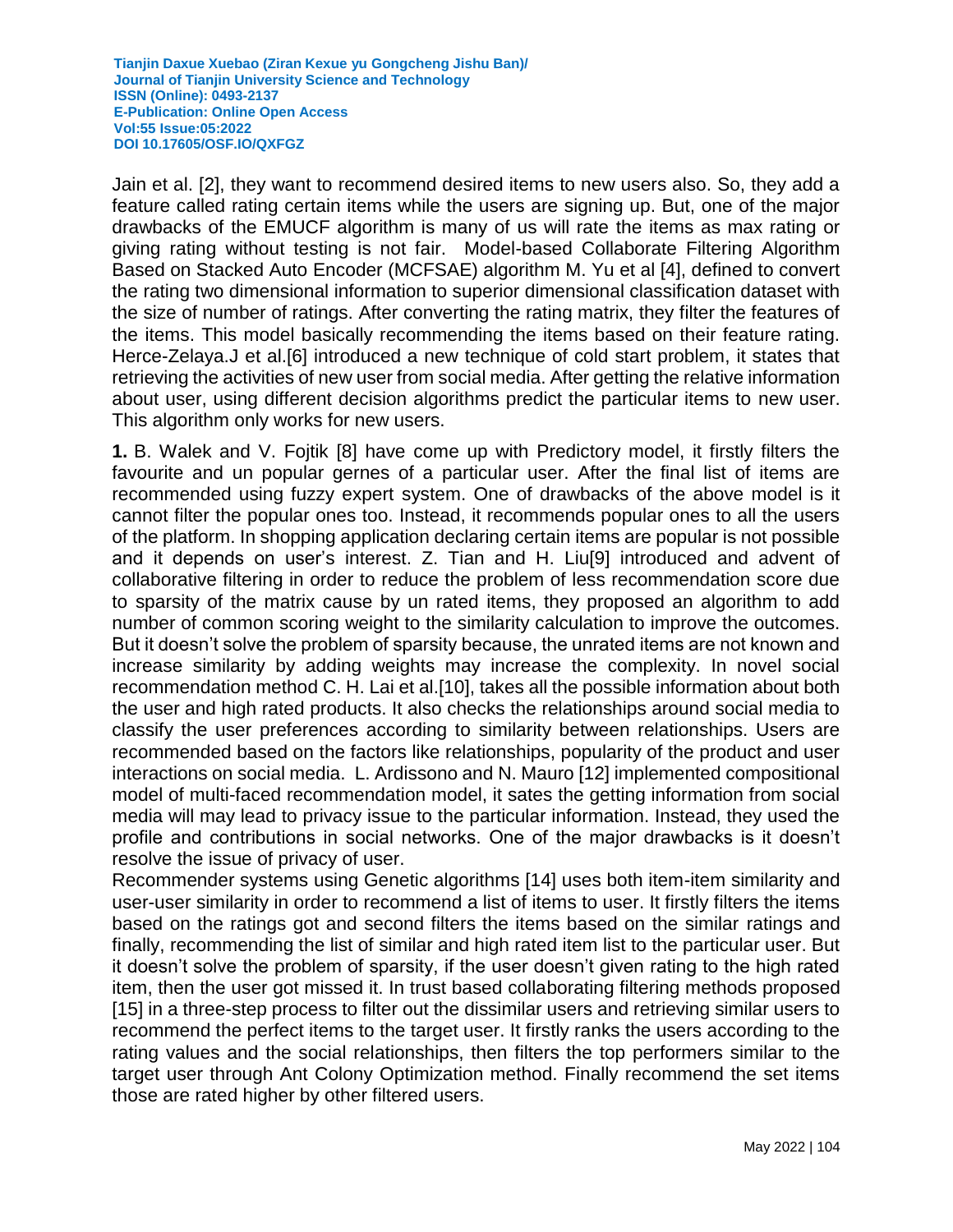An advent of noise correction-based approach [17], it's main aim is to remove that much noise data from rating matrix. It divides the data into three parts called strong, average and weak and removing noise from it accordingly. Then applying one of the most effective solutions of spar sing "Bhattacharya coefficient" to find the similarity between the users. In Trustor clustering algorithm [18], they state that the solution of cold-start problem will be accessing the relationships over social media is not the right choice. Because, there might be the case that targeted user has no features in common to anther user. They tried to implement the feature that will help in identifying the correct users related to the targeted user. In Trust aware recommendation system [19], they have considered that the trust metric between two users might be great in more situations and might not work in other cases. In order to avoid this confusion weights are added properly to all the trust values between two users and optimized until we get more accurate recommendations. The main aim of trust aware network (TAN) [21] Recommendation system is to create trust clusters based on the social network service. Optimization of these trust clusters will improve the ability to make similarity between two users. They also explore the power user's impact out there in social media and recommending those products to the users. But if the targeted user is not impacted by power user, then the product recommended is not taken. By defining the correlation between items affect more than correlation between users. In genetic algorithm, they finalize that by creating a sub group of user item after filtering the correlations o items and users can create more similarity than normal useruser similarity. By using evolutionary algorithm [15] [22] to find the subset of high correlated items and making a subgroup using least squares. QPSO Recommendation system [23], it states that the collaborative filtering predicts the ratings much easily and effectively. But if we create cluster of users by grouping the similar users will enhance the efficiency of the algorithm. Clustering based on quantum behaved swarm optimization leads to better results.

In hybrid recommendation system [24], it uses two or more recommendation systems in different ways to benefit from its advantages. But if we use two recommendations with same advantages lead to same recommendation as output. In order to achieve more accurate results, we need to combine the algorithms that has the solutions of both spar sing and cold start. In behavior or voted recommendation system [25], it states that the number of up votes decide the similarity between users. It allows the interest of users to be considered and voted accordingly. There is also a restriction that number of up votes won't cross more than 5. A framework for collaborative filtering recommendation system [26], in this algorithm it states the evaluating the novelty of the users and trust metric among the neighbors is most important that just normal user similarity through ratings. But if a user has good novelty score and bad correlation between ratings of users can lead to dissimilarity. In social collaborative filtering by trust [27], it states that in order to mitigate sparse data and cold start users they tried to integrate the two sparse data rendered by users and sparse social trust network data common to same user. But even combing the information of two sparse data it is difficult to achieve more accurate similarity between users. In factored similarity models [30], with social trust for superior – N item recommendation, it uses the factored similarity models along with the social media networks. It added matrix factorization technique to obtain the user interests based on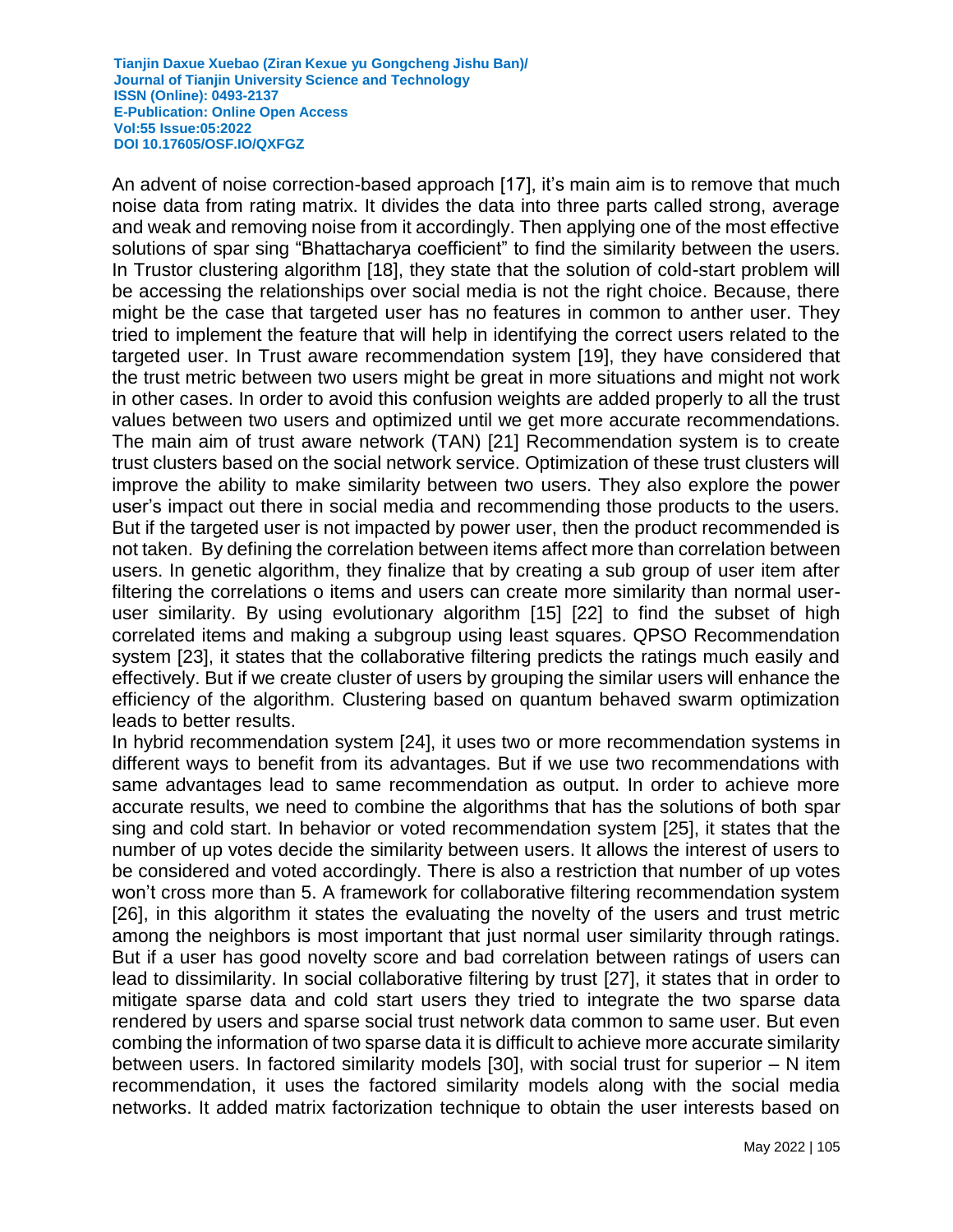rated items and unrated items. A new similarity measure using Bhattacharya coefficient [32] tells that if we use normal collaborative filtering it will consider only co-rated items. Instead, we use all the rating items between pair of users and finding importance of each pair of ratings. But if we use every rating will lead to unwanted use of those ratings. Leveraging Multiview's of trust and similarity [33] states that the users are clustered based on the ratings of items and social network relationships. After completing the clusters, we predict the rating based on user-item rating prediction using support vector prediction. From the literature, it is resolved that our RVSim model is superior to all the existing similarity models.

#### **3. Methodology**

We know that the user item rating is a vector, then the distance between the user 'X' and user 'Y' rating vectors is d. Of late from literature, research is disseminated on co-rated items nevertheless not on vector data. When emphasis turns on vector data, the similarity model outshines in a better way.



**Figure. 1 X & Y Vectors with distance 'd'**

As shown in the Figure 1., the vector that joins O(origin) to the X is  $\vec{x}$ , and the vector that joins O to the Y is  $\vec{y}$ , and the vector that joins the X and Y is  $\vec{d}$ . Here, if we want to find the distance between X and Y then either vector has to be moved the other vector's direction. In our model vector X moves towards O to reach Y.

The distance from X to O is  $-\bar{x}$  and the distance from O to Y is  $\bar{y}$ . These two variants are specified in eq1 and eq2.

$$
X \to 0 = -\vec{x} \quad \rightarrow \quad Eq_1
$$

$$
0 \to Y = \vec{y} \quad \rightarrow \quad Eq_2
$$

Note that the vector that joins X and O is  $-\vec{x}$  because X moves in reverse direction. The vector  $\overline{d}$  is calculated by adding above said two vectors. Hence, the result can be seen in eq3.

$$
\vec{d} = -\vec{x} + \vec{y} \quad \rightarrow \quad Eq_3
$$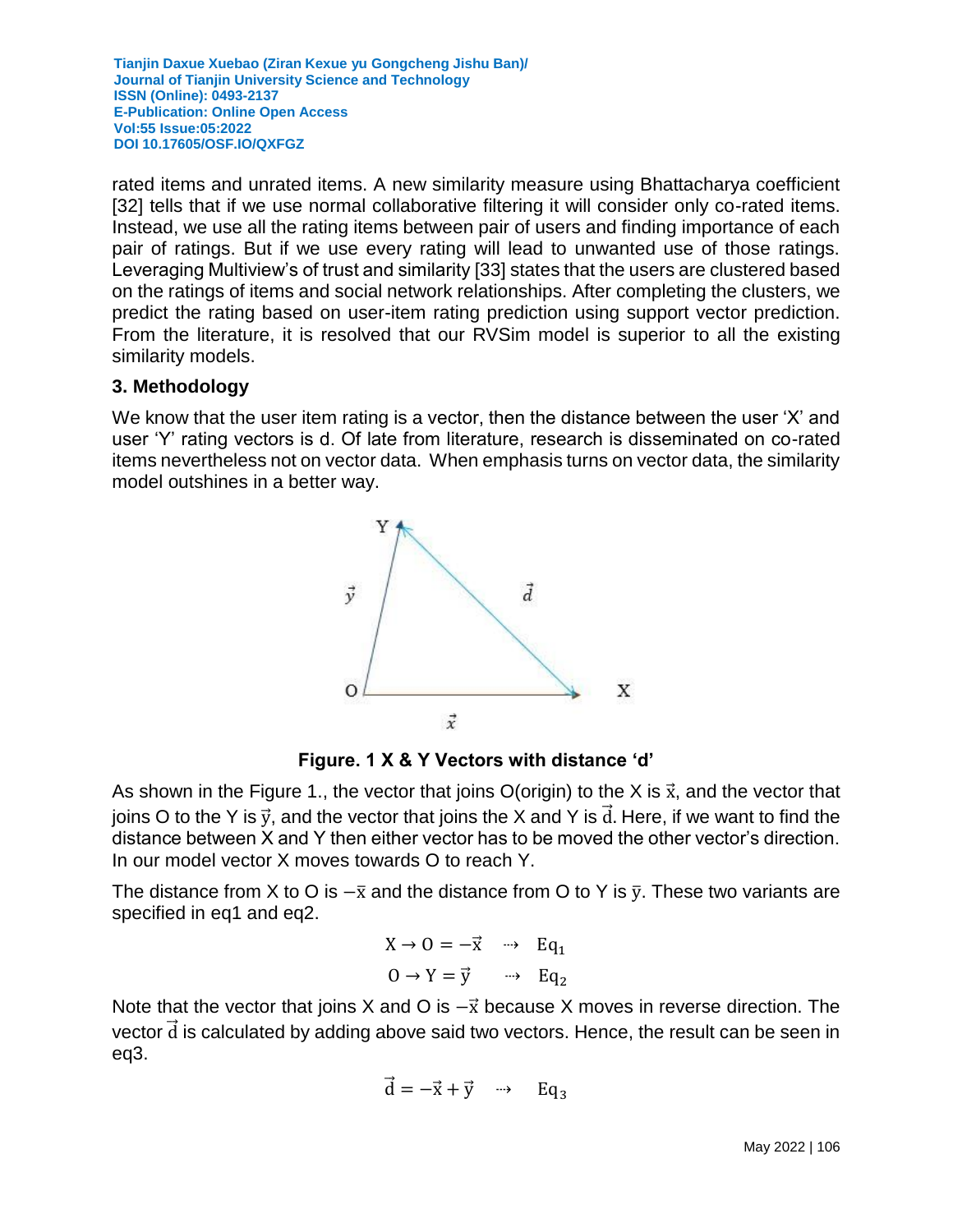As we already know the resultant of the two vectors X and Y is as shown below.



**Figure. 2 Resultant of the Two Vectors X & Y**

Now, we know that the resultant formula  $\vec{R}$  is

$$
\overrightarrow{R} = \sqrt{x^2 + y^2 + 2(x)(y)\cos\theta} \qquad \rightarrow \text{eq}_4
$$

But if we want to know the distance between X and y, then  $\vec{D}$  will become

Substitute -x in place x in above equation 4:

$$
\vec{D} = \sqrt{(-x)^2 + y^2 + 2(-x)(y)\cos\theta}
$$
  

$$
\therefore \vec{D} = \sqrt{x^2 + y^2 - 2(x)(y)\cos\theta} \qquad \Rightarrow \text{eq}_5
$$

After finding the $\vec{D}$ , if the distance  $\vec{D}$  decreases then the two vectors are more similar. In order to normalize the above equation, we divide the above equation with the maximum distance between the users.

The distance between the users become maximum only when the angle  $\theta$  between users is 180°. Let us consider maximum distance as  $\vec{M}$ . Then our formula becomes as follows.

$$
\overrightarrow{M} = \sqrt{x^2 + y^2 - 2(x)(y) \cos 180^\circ}
$$
  
( $\because \cos 180^\circ = -1$ )  

$$
= \sqrt{x^2 + y^2 + 2(x)(y)}
$$
  
 $\therefore \overrightarrow{M} = |x + y| \implies eq_6$ 

At last our similarity metric becomes  $sim_r$  as :

$$
\operatorname{sim}_{\mathrm{r}} = \left[\frac{\vec{D}}{\vec{M}}\right] \qquad (\because \text{ from eq}_{5} \text{ and eq}_{6})
$$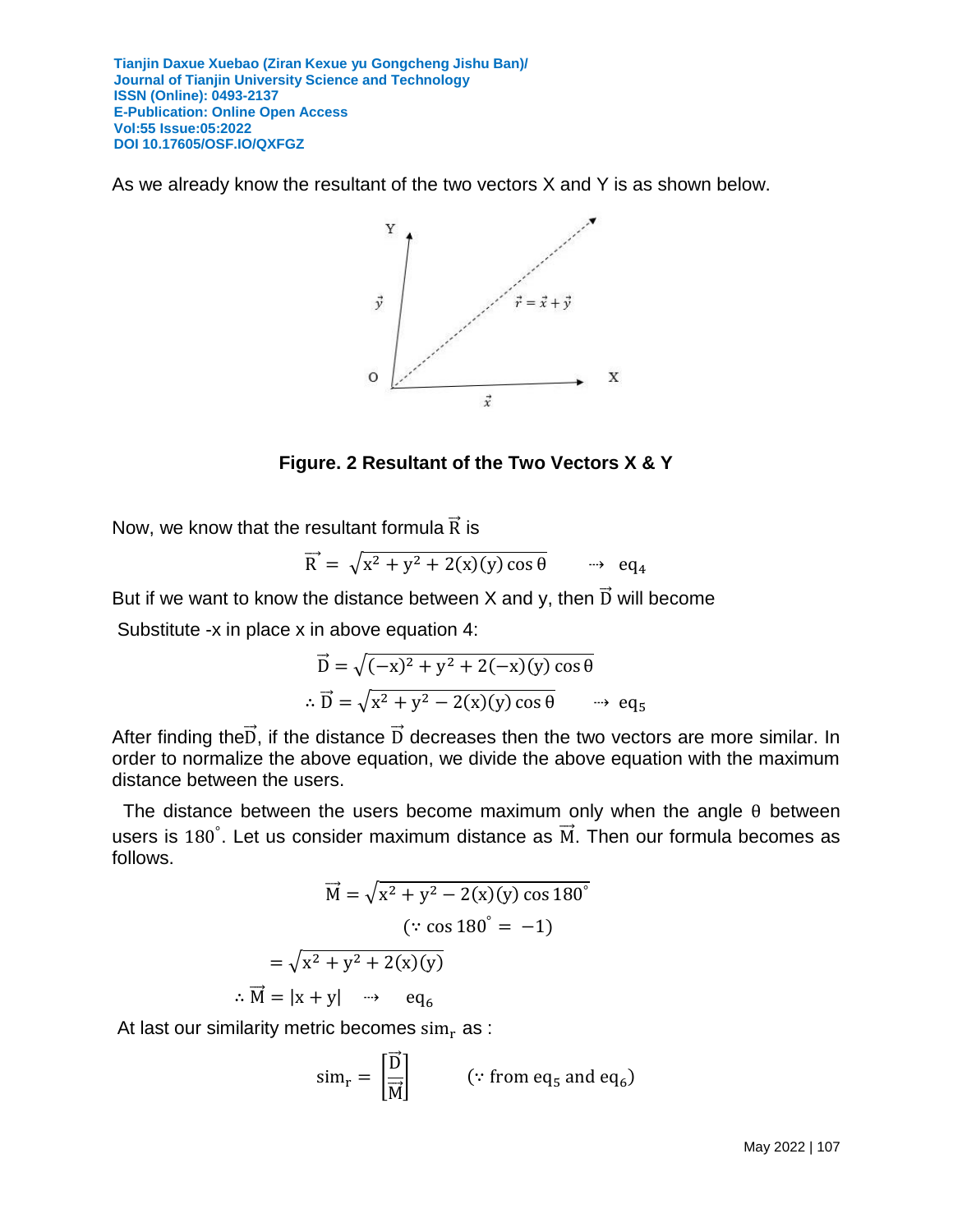$$
= \left[\frac{\sqrt{x^2+y^2-2(x)(y)\cos\theta}}{(x+y)}\right]
$$
  
\n
$$
= \left[\frac{\sqrt{x^2+y^2-2(x)(y)\frac{\sum xy}{(x)(y)}}}{|x+y|}\right]
$$
  
\n
$$
= \left[\frac{\sqrt{x^2+y^2-2\sum xy}}{|x+y|}\right]
$$
  
\n
$$
\therefore \sin_r = \left[\frac{\sqrt{x^2+y^2-2\sum xy}}{|x+y|}\right] \implies eq_7
$$
  
\nWhere,  $x = \sum_{i\in I(x,y)} R(x,i)^2$   
\n $y = \sum_{i\in I(x,y)} R(y,i)^2$   
\n
$$
\sum x.y = \sum_{i\in I(x,y)} [R(x,i).R(y,i)]
$$
  
\n
$$
|x+y| = \sqrt{\sum_{i\in I(x,y)} (R(x,i) + R(y,i))^2}
$$

 $\therefore$ 

If we want to calculate the unknown rating the most similar user should have maximum rating. Then we subtract the above equation7 from 1. Therefore our similarity metric becomes:

$$
\begin{aligned} \text{sim}_{r} &= 1 - \left[ \frac{\sqrt{\sqrt{\sum_{i \in I(x,y)} R(x,i)^2}} + \sqrt{\sum_{i \in I(x,y)} R(y,i)^2} - 2\big(\sum_{i \in I(x,y)} [R(x,i), R(y,i)]\big)}{\sqrt{\sum_{i \in I(x,y)} (R(x,i) + R(y,i))^2}} \right] \\ &\qquad \qquad \ddots \text{sim}_{r} &= 1 - \left[ \frac{\sqrt{\sum_{i \in I(x,y)} R(x,i)^2 + \sum_{i \in I(x,y)} R(y,i)^2 - 2\big(\sum_{i \in I(x,y)} [R(x,i), R(y,i)]\big)}\big)}{\sqrt{\sum_{i \in I(x,y)} (R(x,i) + R(y,i))^2}} \right] \overset{}{\longrightarrow} \text{eq}_{8} \end{aligned}
$$

The Eq(8) represents the final RV Sim model which has been verified on small user and item matrix as specified in Table1 and compared with erstwhile techniques.

Table1: Sample Use and Item matrix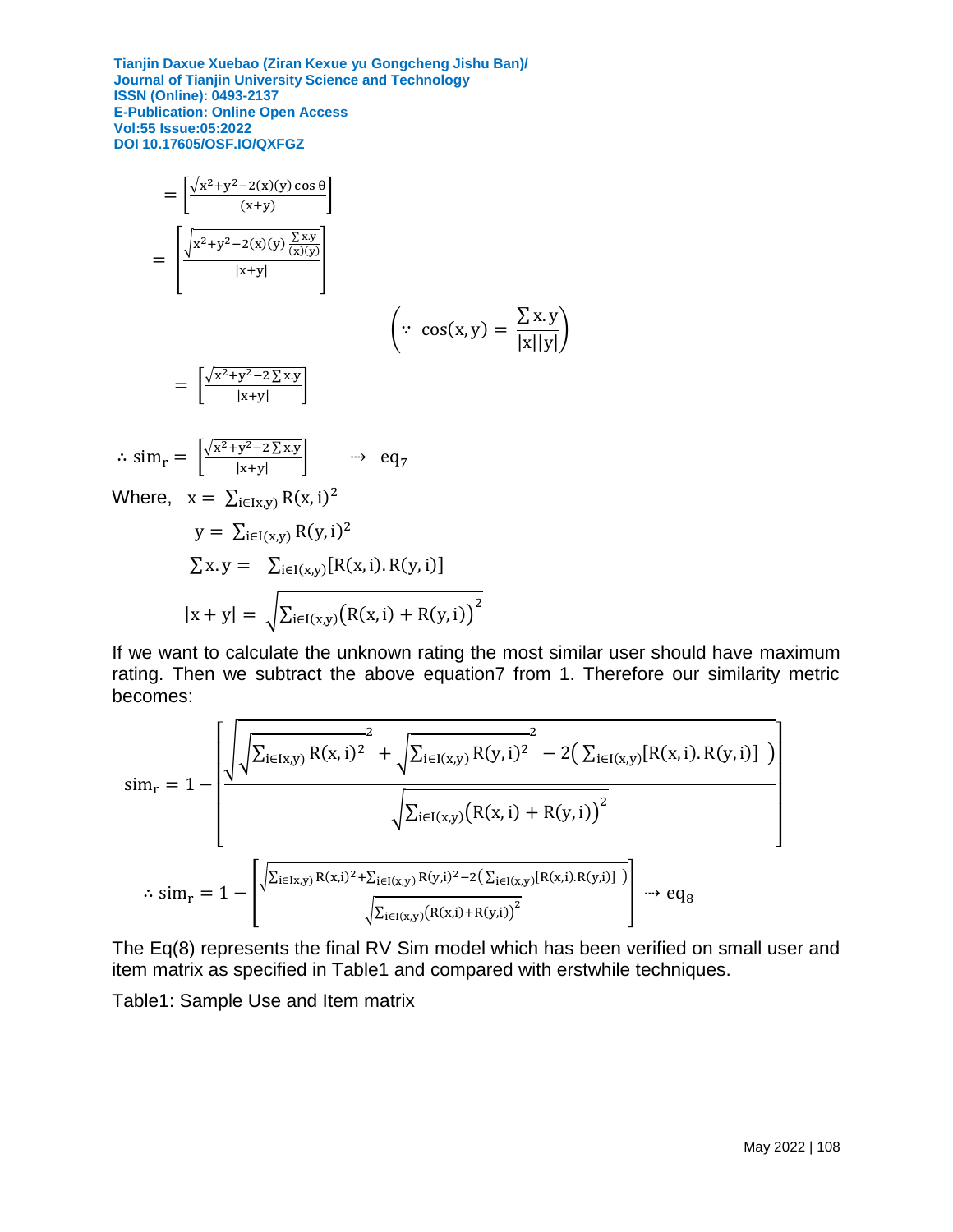| U/I            | 11 | 2 | 13 | 4 |
|----------------|----|---|----|---|
| X <sub>1</sub> | 3  | 2 |    | 3 |
| X <sub>2</sub> |    | 3 |    |   |
| X3             | 5  |   | 3  | 2 |
| X4             |    |   |    |   |

|    | X1 | X2 | X3                                | X4       |  |
|----|----|----|-----------------------------------|----------|--|
|    |    |    | X1 [- 0.998460 0.905097 0.980580] |          |  |
| X2 |    |    | 0.999512  0.989949                |          |  |
| X3 |    |    |                                   | 0.993883 |  |
| X4 |    |    |                                   |          |  |



| X1 | X2       | X3          | X4 |  |
|----|----------|-------------|----|--|
|    | 0.832050 | $-0.316227$ |    |  |
|    |          | 0.894427    |    |  |
|    |          |             |    |  |
|    |          |             |    |  |

(b) PCC

| X1. | X2. | X <sub>3</sub><br>$0.832050 -0.316227 0$ | X4 |  |
|-----|-----|------------------------------------------|----|--|
|     |     | 0.875246                                 |    |  |
|     |     |                                          |    |  |
|     |     |                                          |    |  |



|  |                                                                                                                                                                                                                   | $0.468765$ $0.562347$ |
|--|-------------------------------------------------------------------------------------------------------------------------------------------------------------------------------------------------------------------|-----------------------|
|  | $\begin{array}{c} \rm X1 \left[ \begin{matrix} - & 0.444529 & 0.845471 & 0.303883 \\ & - & 0.468765 & 0.562347 \\ \rm X3 \end{matrix} \end{array} \right] \hspace{0.06cm} - \hspace{0.06cm} 0.380394 \end{array}$ | 0.380394              |
|  |                                                                                                                                                                                                                   |                       |
|  | $(d)$ JMSD                                                                                                                                                                                                        |                       |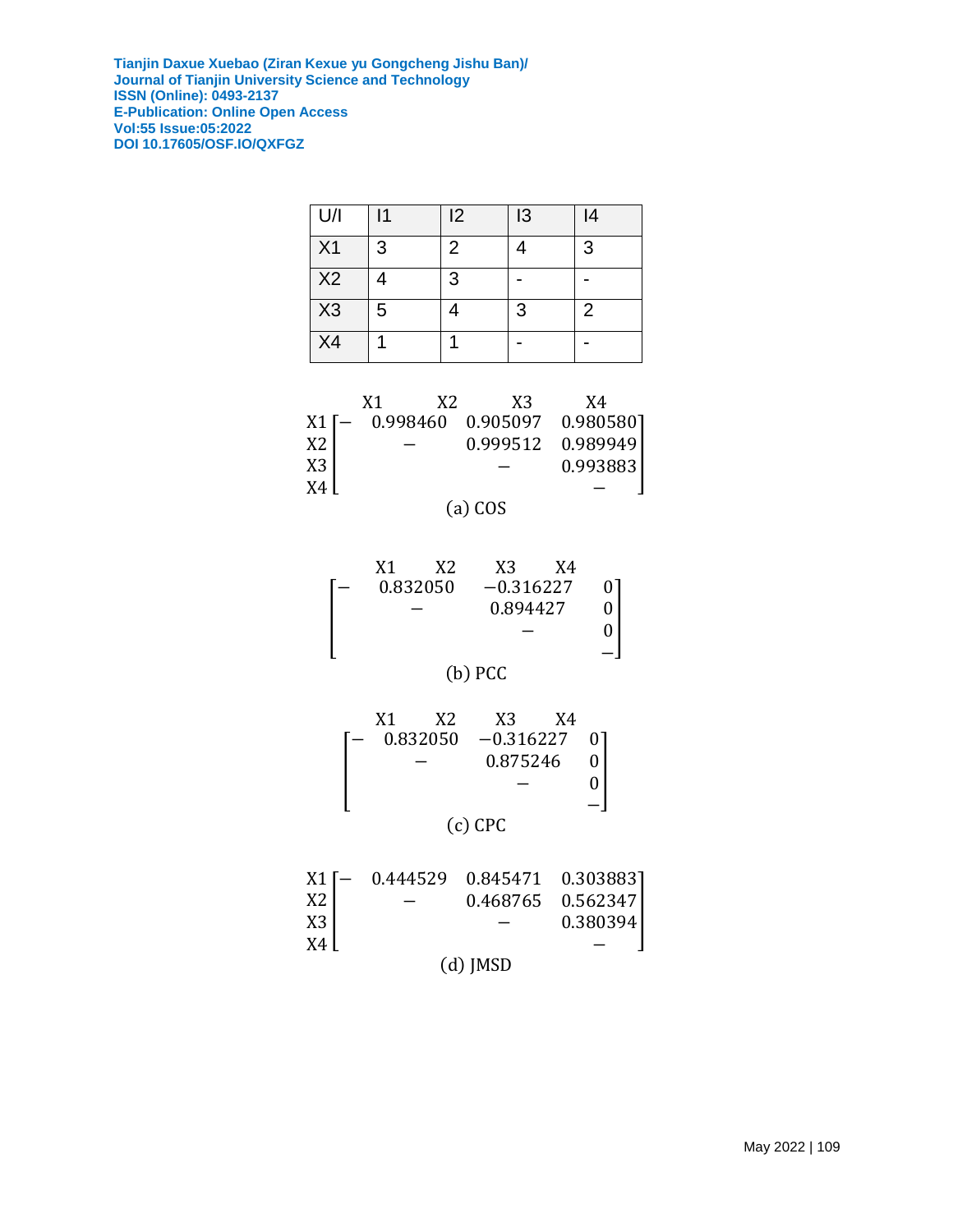

## **(g) RVSIm)**

## **Difficulty in Cosine Similarity:**

As per the above observations we can state that x1 and x3 are more similar when compared to other users based on cosine similarity. But when we observe the cosine similarity between x3 and x4 is also higher, even though both are not similar to each other.

Combination of Jaccard and MSD (JSMD):

It is observed that the similarities between x1 & x4 and between x3 & x4 are similar. However, their rating vector shows that the similarity between x1 and x4 is much higher than similarity between x3 and x4.

PCC & CPC Similarities:

According to rating vector x1 and x3 are similar in nature, but if we consider PCC and CPC similarities, the values are in negative which represents that they are dissimilar in behaviour.

RV Sim (New Similarity):

The correlation between all the users is identified accurately when compared with all other similarity models.

With the help Table2, RV Sim is evaluated manually how it responds for rating values in terms of similarity and non-similarity.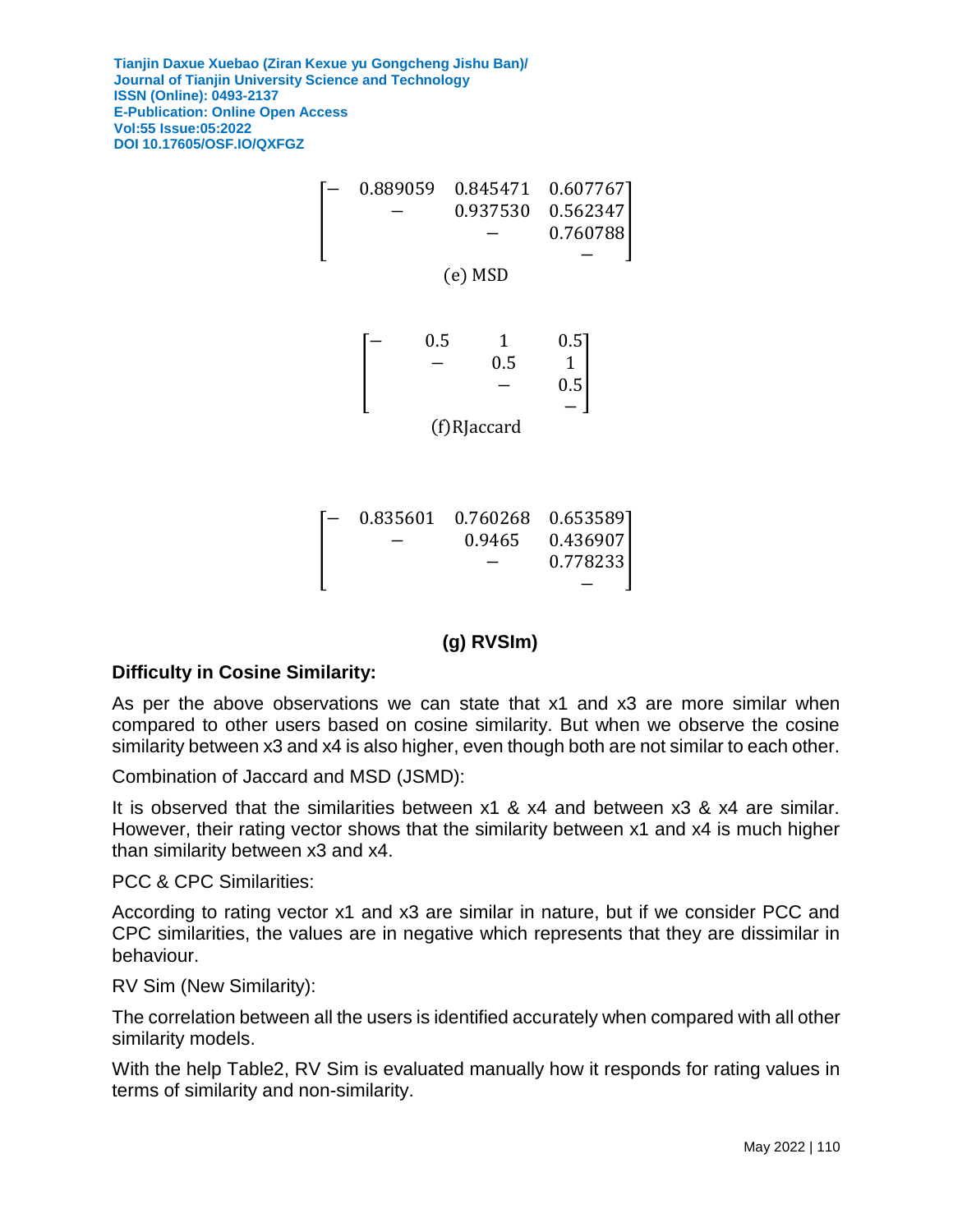| <b>Users</b><br>Items | 11             | 2              | 13 | 14             | 15 | 16 | 17 | 18             |
|-----------------------|----------------|----------------|----|----------------|----|----|----|----------------|
| X <sub>1</sub>        | 3              | ?              | 4  | $\overline{2}$ | 2  | 5  |    |                |
| X <sub>2</sub>        | 3              |                |    | $\overline{2}$ |    |    |    |                |
| X3                    | 3              |                | 4  |                |    | 5  |    |                |
| X4                    |                |                |    | $\overline{2}$ |    |    |    |                |
| X <sub>5</sub>        | $\overline{2}$ | $\overline{2}$ |    | 2              | 5  | 4  |    | $\overline{2}$ |
| X <sub>6</sub>        |                | 3              |    |                | 4  |    | 3  | 4              |

#### **Table 2 : Sample2 for User and Item rating matrix**

In the above table, if we consider X1 as targeted user, where we need to find the rating of respective item I2. Here X1 and X2 are rated three items similarly, then both the users have most similarity. In our similarity metric, the distance between the X1 and X2 users is less than the value of similarity is nearer to 0. If the similarity value is nearer to 1 then they have high similarity, whereas similarity value is nearer to 0 then they has less similarity. Our similarity has values between 0 to 1.

Let us find the similarity between the users X1 and X2:

$$
\sinh_r = 1 - \left[ \frac{\sqrt{3^2 + 2^2 + 1^2 + 3^2 + 2^2 + 1^2 - 2((3)(3) + (2)(2) + (1)(1))}}{\sqrt{(3+3)^2 + (2+2)^2 + (1+1)^2}} \right]
$$
  
= 1 - \left[ \frac{\sqrt{9 + 4 + 1 + 9 + 4 + 1 - 28}}{\sqrt{36 + 16 + 4}} \right]  
= 1 - \left[ \frac{\sqrt{28 - 28}}{\sqrt{58}} \right]  
= 1 - 0  
= 1

As we can see the similarity of X1 and X2 is 1. Therefore X1 and X2 is most similar. Whereas X1 and X5 are dissimilar because they rated items mostly dissimilar.

Then similarity between X1 and X6 is:

$$
\text{sim}_{\text{r}} = 1 - \left\lfloor \frac{\sqrt{3^2 + 1^2 + 1^2 + 1^2 + 3^2 + 4^2 - 2((3)(1) + (1)(3) + (1)(4))}}{\sqrt{(3+1)^2 + (1+3)^2 + (1+4)^2}} \right\rfloor
$$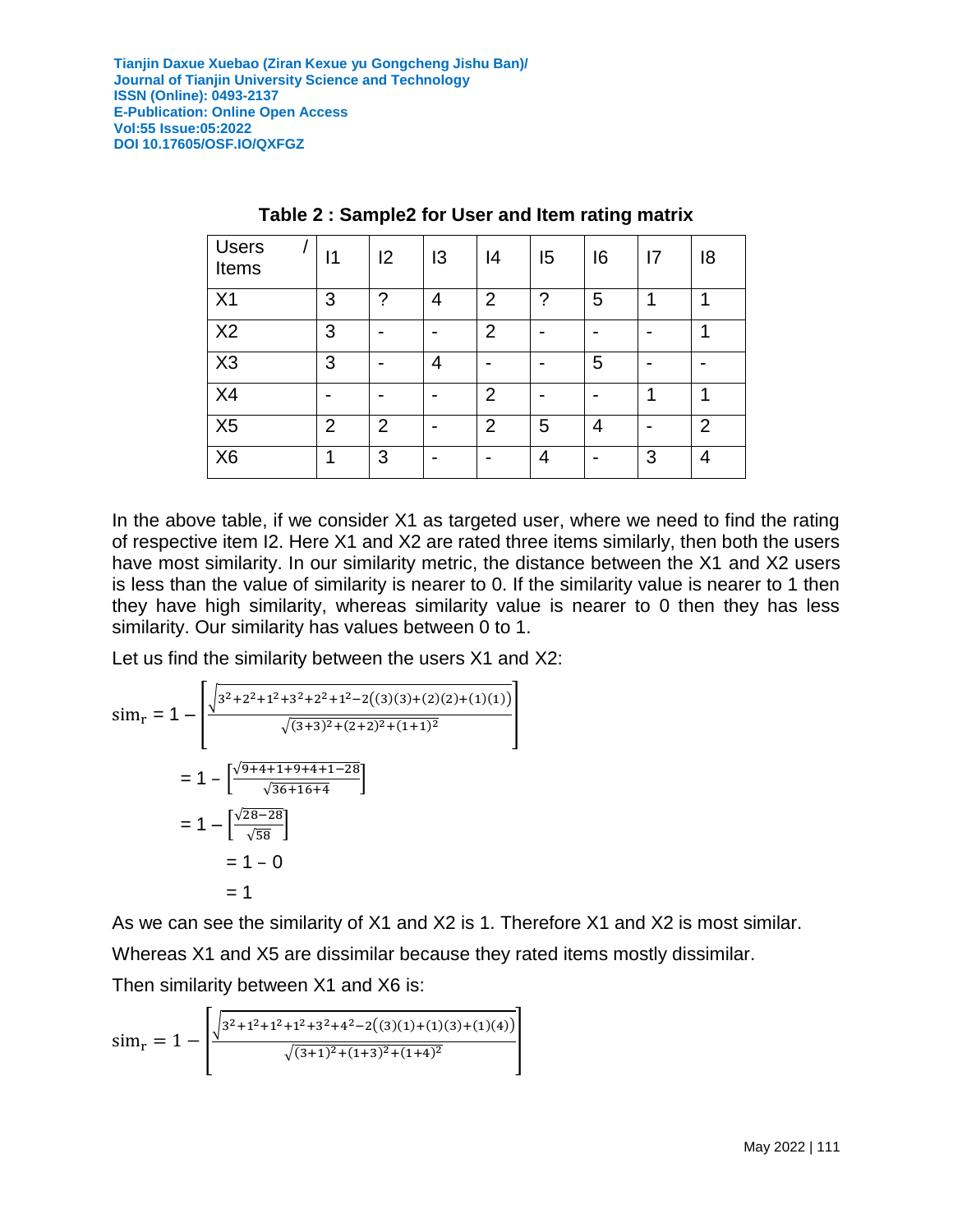$$
= 1 - \left[ \frac{\sqrt{9 + 1 + 1 + 1 + 9 + 16 - 2(3 + 3 + 4)}}{\sqrt{9 + 9 + 16}} \right]
$$

$$
= 1 - \left[ \frac{\sqrt{37 - 20}}{\sqrt{34}} \right]
$$

$$
= 1 - \left[ \frac{\sqrt{17}}{\sqrt{34}} \right]
$$

$$
= 1 - 0.7071067811865475
$$

= 0.2928932188134525

As we can observe the similarity between X1 and X5 is nearer to 0 then we can say they are dissimilar.

After due calculations of the similarity value using sample values, it will be applied in standard user to user collaborative filtering algorithm. The steps are envisaged in Algorithm1 and step5 specifies our RVSim model and step14 specifies the actual collaborative prophecy algorithm where ratings are forecasted.

#### Algorithm1

Input: User - Item rating metric using RVSim

Output: Predicted rating values

1. RVSim 
$$
(a, b) = [ ]
$$
,  $Rt^*(a, i) = [ ]$ 

- 2. Repeat
- 3. Repeat
- 4. if a != b and  $|I_a \cap I_b|$  then

5. RVSim(a, b) = 1 - 
$$
\frac{\sqrt{\sum_{i \in I(a,b)} Rt(a,i)^2 + \sum_{i \in I(a,b)} Rt(b,i)^2 - 2(\sum_{i \in I(a,b)} [Rt(a,i). Rt(b,i)]})}{\sqrt{\sum_{i \in I(a,b)} (Rt(a,i) + Rt(b,i))^2}}
$$

- 6. else
- 7. RVSim  $(a, b) = 0$
- 8. end if
- 9. Until user  $b = B$
- 10. Until user  $a = A$
- 11. Repeat
- 12. Repeat
- 13. if Rt  $(a, i) == 0$  and RVSim $(a) > 0$  then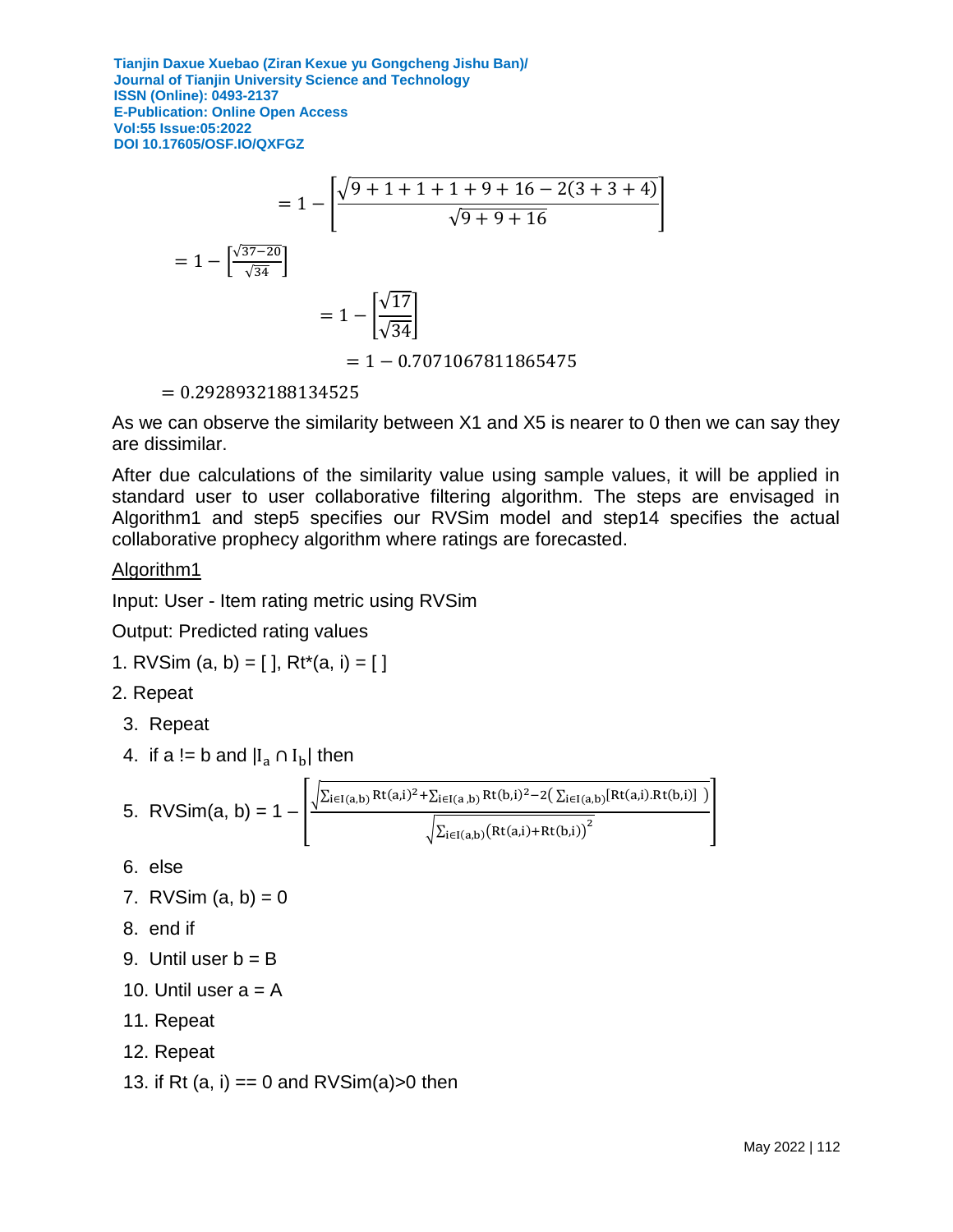14. Rt<sup>\*</sup> (a, i) =  $\frac{\overline{Rt(a)}}{Rt(a)} + \frac{\sum_{b \in S(b)} RVsim(a,b)}{S} \cdot \frac{Rt(b,i) - \overline{Rt(b)}}{Rt(b,i)}$  $\Sigma_{\mathbf{b}\in\mathbf{S}(\mathbf{b})}$ |RVSim $(\mathbf{a},\mathbf{b})$ | 15. else 16.  $Rt^*(a, i) = 0$ 

17.end if

- 18. Until the user  $b = B$
- 19. Until the user  $a = A$

After the productive completion of rating perdition for unknown ratings, the evaluation metrics are applied to affirm the model accuracy.

## **3. Results**

The efficacy of the proposed method is evaluated by working on popular dataset Group lens (100K) where minimum rating is 1 and maximum is 5. 943 users have rendered 1682 ratings. At the outset the RV Sim is compared with popular similarity model RJaccard [1] which is derived from Jaccard similarity model. F1- score is impressive in terms of efficacy for the proposed method when nearest neighbors are varying periodically in Fig1. In the subsequent steps, the proposed method is evaluated for other metrics (Recall, Precision and F1-score) for determining the top n-recommendations and is compared with erstwhile techniques. Table2 signifies recall, Table 3 signifies precision and Table signifies the F4 score results and comparative results of erstwhile techniques.



**Fig 4. F1-Score evaluation among Rjaccard and RVSim**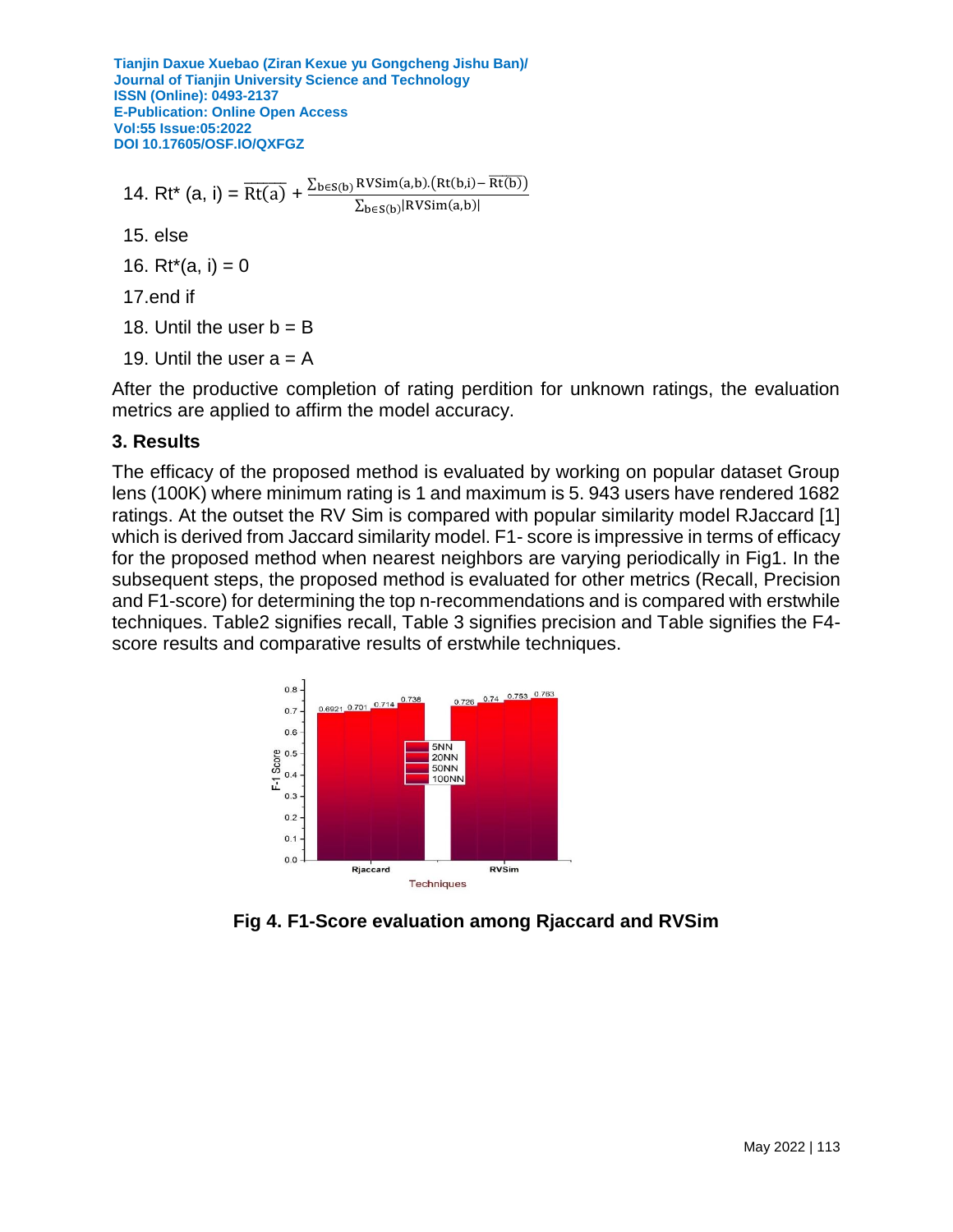| <b>Dataset</b> | <b>Recommendation</b>   | N     |       |       |       |          |  |
|----------------|-------------------------|-------|-------|-------|-------|----------|--|
|                | <b>Model</b>            | Top-2 | Top-4 | Top-6 | Top-8 | $Top-10$ |  |
|                | Rjaccard <sup>[1]</sup> | 0.232 | 0.275 | 0.29  | 0.301 | 0.323    |  |
| Movie          | EMUCF[2]                | 0.275 | 0.342 | 0.368 | 0.4   | 0.413    |  |
|                | MCFSAE[4]               | 0.43  | 0.527 | 0.57  | 0.612 | 0.631    |  |
| lens           | BILGA[14]               | 0.31  | 0.422 | 0.468 | 0.5   | 0.54     |  |
|                | TCFCAO[15]              | 0.295 | 0.331 | 0.4   | 0.468 | 0.55     |  |
|                | <b>TAN[21]</b>          | 0.579 | 0.58  | 0.626 | 0.659 | 0.678    |  |
|                | <b>RVSim</b>            | 0.543 | 0.592 | 0.664 | 0.752 | 0.755    |  |

#### **Table3. Recall results of different recommendation models**

| <b>Dataset</b> | <b>Recommendation</b>   | N        |          |          |               |          |  |
|----------------|-------------------------|----------|----------|----------|---------------|----------|--|
|                | <b>Model</b>            | $Top-12$ | $Top-14$ | $Top-16$ | <b>Top-18</b> | $Top-20$ |  |
| Movie          | Rjaccard <sup>[1]</sup> | 0.35     | 0.3697   | 0.391    | 0.413         | 0.494    |  |
|                | EMUCF[2]                | 0.441    | 0.46     | 0.47     | 0.526         | 0.557    |  |
|                | MCFSAE[4]               | 0.665    | 0.67     | 0.7      | 0.71          | 0.751    |  |
| lens           | BILGA[14]               | 0.574    | 0.609    | 0.665    | 0.7           | 0.74     |  |
|                | TCFCAO[15]              | 0.59     | 0.62     | 0.67     | 0.697         | 0.721    |  |
|                | <b>TAN[21]</b>          | 0.711    | 0.745    | 0.776    | 0.808         | 0.834    |  |
|                | <b>RVSim</b>            | 0.771    | 0.762    | 0.794    | 0.821         | 0.854    |  |

## **Table4. Precision results of different recommendation models:**

| <b>Dataset</b> | <b>Recommendation</b>   | N     |       |       |       |        |  |
|----------------|-------------------------|-------|-------|-------|-------|--------|--|
|                | <b>Model</b>            | Top-2 | Top-4 | Top-6 | Top-8 | Top-10 |  |
| Movie<br>lens  | Rjaccard <sup>[1]</sup> | 0.351 | 0.34  | 0.335 | 0.331 | 0.33   |  |
|                | EMUCF[2]                | 0.359 | 0.349 | 0.338 | 0.338 | 0.335  |  |
|                | MCFSAE[4]               | 0.612 | 0.595 | 0.591 | 0.587 | 0.581  |  |
|                | BILGA[14]               | 0.485 | 0.472 | 0.436 | 0.39  | 0.38   |  |
|                | TCFCAO[15]              | 0.413 | 0.385 | 0.358 | 0.35  | 0.355  |  |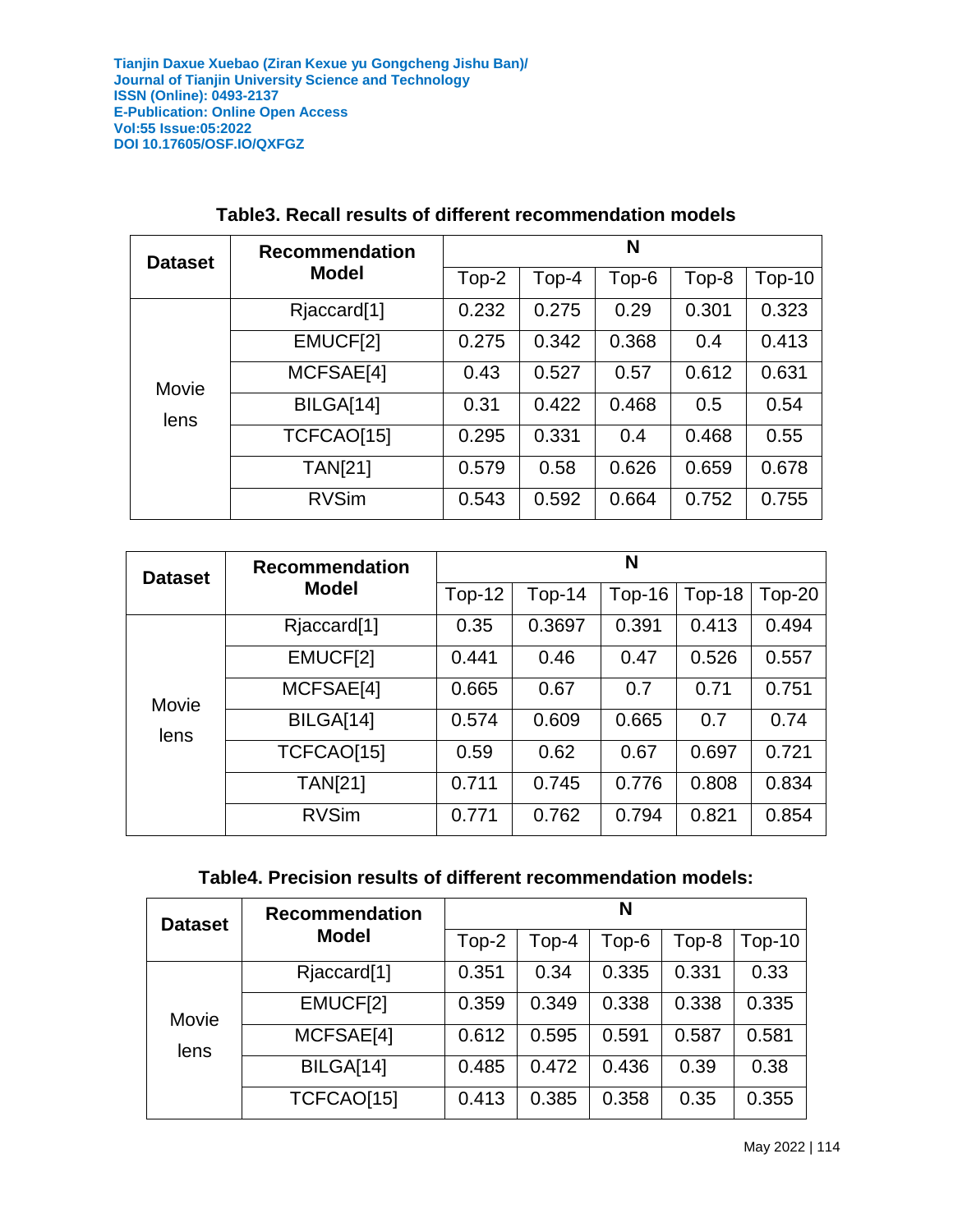| <b>TAN[21]</b> | $0.735$ 0.711 | 0.7 | 0.691                                                   | 0.682 |
|----------------|---------------|-----|---------------------------------------------------------|-------|
| <b>RVSim</b>   | 0.864         |     | $\vert$ 0.895 $\vert$ 0.852 $\vert$ 0.752 $\vert$ 0.755 |       |

| <b>Dataset</b> | <b>Recommendation</b>   | N        |          |          |        |        |  |
|----------------|-------------------------|----------|----------|----------|--------|--------|--|
|                | <b>Model</b>            | $Top-12$ | $Top-14$ | $Top-16$ | Top-18 | Top-20 |  |
|                | Rjaccard <sup>[1]</sup> | 0.323    | 0.328    | 0.32     | 0.315  | 0.31   |  |
| Movie          | EMUCF[2]                | 0.331    | 0.33     | 0.329    | 0.324  | 0.32   |  |
|                | MCFSAE[4]               | 0.578    | 0.574    | 0.57     | 0.565  | 0.561  |  |
| lens           | BILGA[14]               | 0.37     | 0.362    | 0.363    | 0.36   | 0.34   |  |
|                | TCFCAO[15]              | 0.351    | 0.35     | 0.349    | 0.349  | 0.344  |  |
|                | <b>TAN[21]</b>          | 0.677    | 0.665    | 0.653    | 0.652  | 0.649  |  |
|                | <b>RVSim</b>            | 0.771    | 0.762    | 0.794    | 0.821  | 0.854  |  |

## **Table5. F1-Score results of different recommendation models**:

| <b>Dataset</b> | <b>Recommendation Model</b> | N        |          |        |        |          |  |  |
|----------------|-----------------------------|----------|----------|--------|--------|----------|--|--|
|                |                             | Top-2    | Top-4    | Top-6  | Top-8  | $Top-10$ |  |  |
|                | Rjaccard <sup>[1]</sup>     | 0.269    | 0.305    | 0.310  | 0.325  | 0.326    |  |  |
|                | EMUCF[2]                    | 0.312    | 0.345    | 0.352  | 0.359  | 0.369    |  |  |
| Movie          | MCFSAE[4]                   | 0.505    | 0.558    | 0.580  | 0.599  | 0.605    |  |  |
| lens           | BILGA[14]                   | 0.378    | 0.445    | 0.451  | 0.438  | 0.446    |  |  |
|                | TCFCAO[15]                  | 0.344    | 0.356    | 0.377  | 0.400  | 0.431    |  |  |
|                | <b>TAN[21]</b>              | 0.647    | 0.638    | 0.660  | 0.674  | 0.68     |  |  |
|                | <b>RVSim</b>                | 0.686    | 0.726    | 0.777  | 0.829  | 0.837    |  |  |
| <b>Dataset</b> | <b>Recommendation Model</b> | N        |          |        |        |          |  |  |
|                |                             | $Top-12$ | $Top-14$ | Top-16 | Top-18 | $Top-20$ |  |  |
|                | Rjaccard <sup>[1]</sup>     | 0.336    | 0.348    | 0.352  | 0.357  | 0.381    |  |  |
| Movie          | EMUCF[2]                    | 0.378    | 0.384    | 0.387  | 0.398  | 0.406    |  |  |
| lens           | MCFSAE[4]                   | 0.618    | 0.618    | 0.628  | 0.629  | 0.642    |  |  |
|                | BILGA[14]                   | 0.45     | 0.454    | 0.469  | 0.475  | 0.465    |  |  |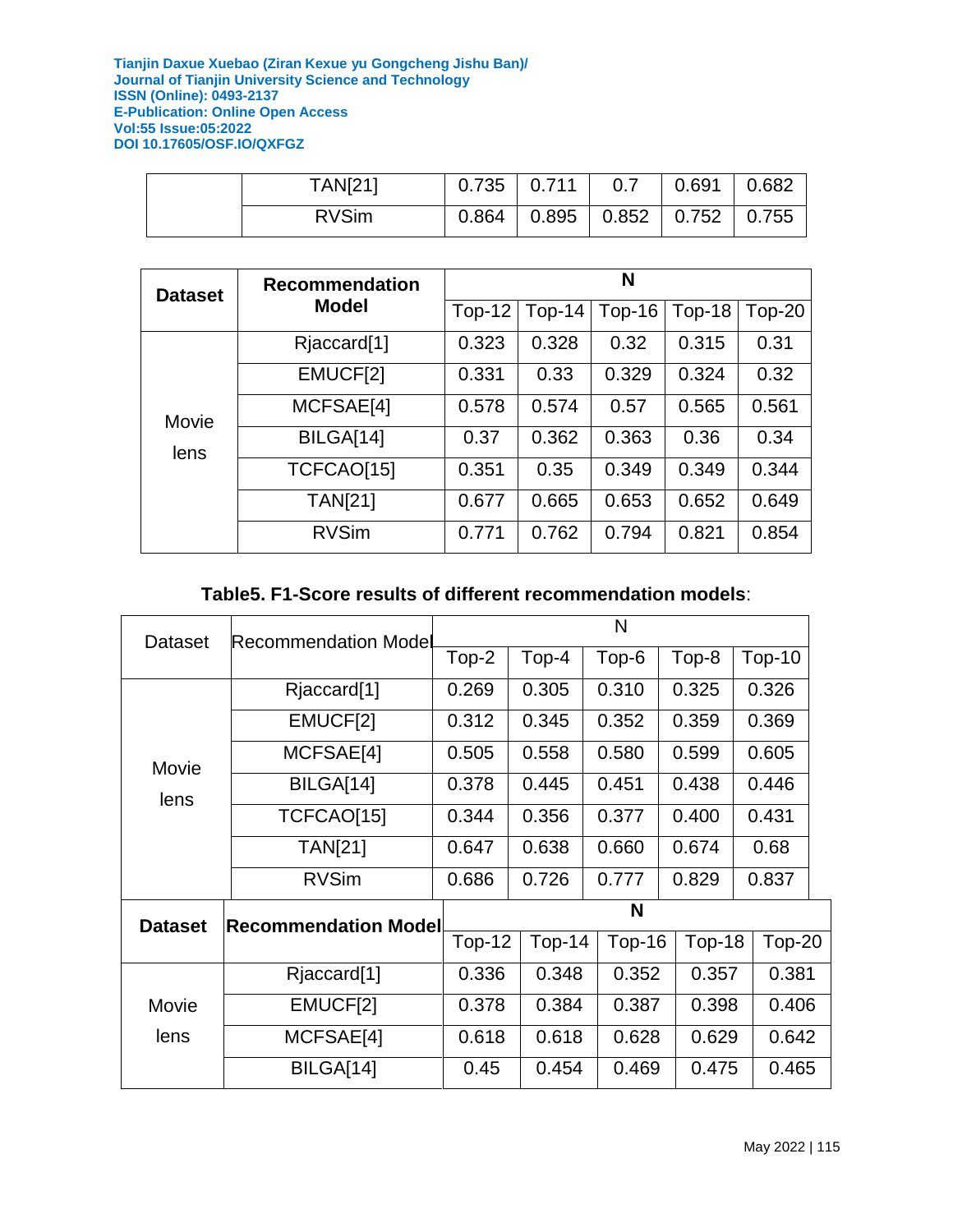|  | TCFCAO[15]     | 0.440 | 0.442 | 0.451 | 0.465 | 0.465 |
|--|----------------|-------|-------|-------|-------|-------|
|  | <b>TAN[21]</b> | 0.693 | 0.702 | 0.709 | 0.721 | 0.731 |
|  | <b>RVSim</b>   | 0.838 | 0.832 | 0.847 | 0.855 | 0.869 |

#### **5. Conclusion and Future Enhancement**

In this work, a new similarity model RVSim has been developed using the basic concept of resultant vector and tested for suitable recommendations. It was compared with erstwhile similarity models i.e COS, PEARSON, RJACCARD etc. and proven to be superior among all the techniques. The similarity model was incorporated in collaborative filtering algorithm in order to predict the ratings. The efficacy of the proposed RVSim based collaborating technique was compared in line with evaluation metrics Recall, Precision and F1-score. The test results affirmed that proposed method is performing quite impressively and can be extended to real time scenario. The work has been carried out using explicit feedback nevertheless, not considered implicit feedback. Considerable improvement could be observed upon combining the both feedback as a future work.

#### **References**

- 1) S. Bag, S. K. Kumar, and M. K. Tiwari, "An efficient recommendation generation using relevant Jaccard similarity," Inf. Sci. (Ny)., vol. 483, pp. 53–64, 2019, doi: 10.1016/j.ins.2019.01.023.
- 2) A. Jain, S. Nagar, P. K. Singh, and J. Dhar, "EMUCF: Enhanced multistage user-based collaborative filtering through non-linear similarity for recommendation systems," Expert Syst. Appl., vol. 161, p. 113724, 2020, doi: 10.1016/j.eswa.2020.113724.
- 3) Z. Su, Z. Lin, J. Ai, and H. Li, "Rating Prediction in Recommender Systems Based on User Behavior Probability and Complex Network Modeling," IEEE Access, vol. 9, pp. 30739–30749, 2021, doi: 10.1109/ACCESS.2021.3060016.
- 4) M. Yu, T. Quan, Q. Peng, X. Yu, and L. Liu, "A model-based collaborate filtering algorithm based on stacked AutoEncoder," Neural Comput. Appl., vol. 8, 2021, doi: 10.1007/s00521-021-05933-8.
- 5) A. Gazdar and L. Hidri, "A new similarity measure for collaborative filtering based recommender systems," Knowledge-Based Syst., vol. 188, p. 105058, 2020, doi: 10.1016/j.knosys.2019.105058.
- 6) J. Herce-Zelaya, C. Porcel, J. Bernabé-Moreno, A. Tejeda-Lorente, and E. Herrera-Viedma, "New technique to alleviate the cold start problem in recommender systems using information from social media and random decision forests," Inf. Sci. (Ny)., vol. 536, pp. 156–170, 2020, doi: 10.1016/j.ins.2020.05.071.
- 7) L. Al Hassanieh, C. A. Jaoudeh, J. B. Abdo, and J. Demerjian, "Similarity measures for collaborative filtering recommender systems," 2018 IEEE Middle East North Africa Commun. Conf. MENACOMM 2018, pp. 1–5, 2018, doi: 10.1109/MENACOMM.2018.8371003.
- 8) B. Walek and V. Fojtik, "A hybrid recommender system for recommending relevant movies using an expert system," Expert Syst. Appl., vol. 158, p. 113452, 2020, doi: 10.1016/j.eswa.2020.113452.
- 9) Z. Tian and H. Liu, "Collaborative filtering recommendation algorithm based on improved denoising auto encoder," Proc. - 2020 2nd Int. Conf. Inf. Technol. Comput. Appl. ITCA 2020, no. Itoec, pp. 23– 28, 2020, doi: 10.1109/ITCA52113.2020.00012.
- 10) C. H. Lai, S. J. Lee, and H. L. Huang, "A social recommendation method based on the integration of social relationship and product popularity," Int. J. Hum. Comput. Stud., vol. 121, no. April 2017, pp. 42–57, 2019, doi: 10.1016/j.ijhcs.2018.04.002.
- 11) S. Natarajan, S. Vairavasundaram, S. Natarajan, and A. H. Gandomi, "Resolving data sparsity and cold start problem in collaborative filtering recommender system using Linked Open Data," Expert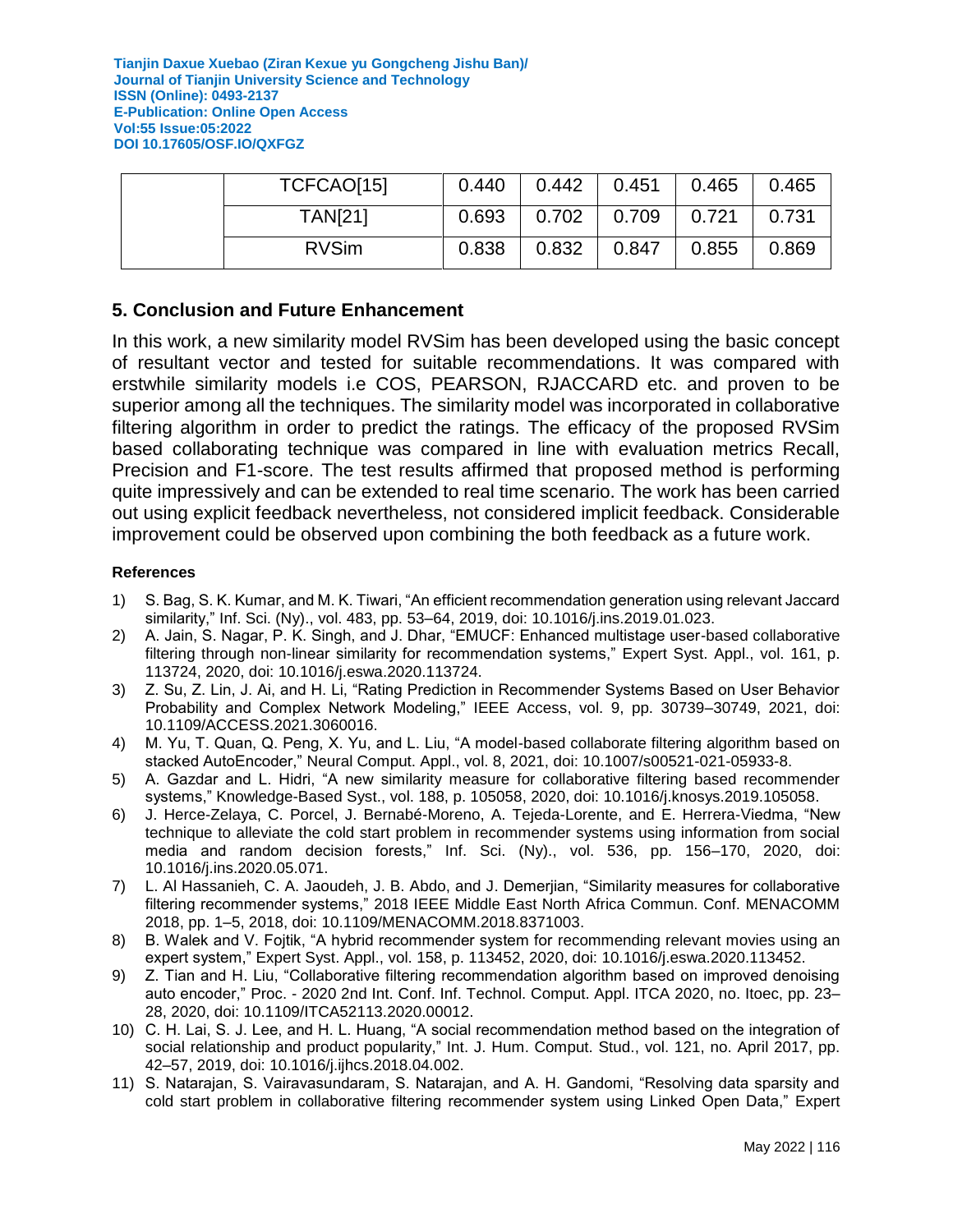Syst. Appl., vol. 149, 2020, doi: 10.1016/j.eswa.2020.113248.

- 12) L. Ardissono and N. Mauro, "A compositional model of multi-faceted trust for personalized item recommendation," Expert Syst. Appl., vol. 140, p. 112880, 2020, doi: 10.1016/j.eswa.2019.112880.
- 13) R. Chen, Q. Hua, Y. S. Chang, B. Wang, L. Zhang, and X. Kong, "A survey of collaborative filteringbased recommender systems: from traditional methods to hybrid methods based on social networks," IEEE Access, vol. 6, pp. 64301–64320, 2018, doi: 10.1109/ACCESS.2018.2877208.
- 14) B. Alhijawi and Y. Kilani, "A collaborative filtering recommender system using genetic algorithm," Inf. Process. Manag., vol. 57, no. 6, p. 102310, 2020, doi: 10.1016/j.ipm.2020.102310.
- 15) H. Parvin, P. Moradi, and S. Esmaeili, "TCFACO: Trust-aware collaborative filtering method based on ant colony optimization," Expert Syst. Appl., vol. 118, pp. 152–168, 2019, doi: 10.1016/j.eswa.2018.09.045.
- 16) Z. Khan, N. Iltaf, H. Afzal, and H. Abbas, "Enriching Non-negative Matrix Factorization with Contextual Embeddings for Recommender Systems," Neurocomputing, vol. 380, pp. 246–258, 2020, doi: 10.1016/j.neucom.2019.09.080.
- 17) S. Bag, S. Kumar, A. Awasthi, and M. K. Tiwari, "A noise correction-based approach to support a recommender system in a highly sparse rating environment," Decis. Support Syst., vol. 118, no. August 2018, pp. 46–57, 2019, doi: 10.1016/j.dss.2019.01.001.
- 18) J. Lee, G. Noh, H. Oh, and C. kwon Kim, "Trustor clustering with an improved recommender system based on social relationships," Inf. Syst., vol. 77, pp. 118–128, 2018, doi: 10.1016/j.is.2018.05.008.
- 19) S. Yadav, V. Kumar, S. Sinha, and S. Nagpal, "Trust aware recommender system using swarm intelligence," J. Comput. Sci., vol. 28, pp. 180–192, 2018, doi: 10.1016/j.jocs.2018.09.007.
- 20) X. Wang, Y. Liu, J. Lu, F. Xiong, and G. Zhang, "TruGRC: Trust-Aware Group Recommendation with Virtual Coordinators," Futur. Gener. Comput. Syst., vol. 94, pp. 224–236, 2019, doi: 10.1016/j.future.2018.11.030.
- 21) G. Noh, H. Oh, and J. Lee, "Power users are not always powerful: The effect of social trust clusters in recommender systems," Inf. Sci. (Ny)., vol. 462, pp. 1–15, 2018, doi: 10.1016/j.ins.2018.05.058.
- 22) A. Laishram, V. Padmanabhan, and R. P. Lal, "Analysis of similarity measures in user-item subgroup based collaborative filtering via genetic algorithm," Int. J. Inf. Technol., vol. 10, no. 4, pp. 523–527, 2018, doi: 10.1007/s41870-018-0195-z.
- 23) R. Logesh, V. Subramaniyaswamy, V. Vijayakumar, X. Z. Gao, and V. Indragandhi, "A hybrid quantuminduced swarm intelligence clustering for the urban trip recommendation in smart city," Futur. Gener. Comput. Syst., vol. 83, pp. 653–673, 2018, doi: 10.1016/j.future.2017.08.060.
- 24) E. Çano and M. Morisio, "Hybrid recommender systems: A systematic literature review," Intell. Data Anal., vol. 21, no. 6, pp. 1487–1524, 2017, doi: 10.3233/IDA-163209.
- 25) J. Bobadilla, F. Serradilla, and J. Bernal, "A new collaborative filtering metric that improves the behavior of recommender systems," Knowledge-Based Syst., vol. 23, no. 6, pp. 520–528, 2010, doi: 10.1016/j.knosys.2010.03.009.
- 26) J. Bobadilla, A. Hernando, F. Ortega, and J. Bernal, "A framework for collaborative filtering recommender systems," Expert Syst. Appl., vol. 38, no. 12, pp. 14609–14623, 2011, doi: 10.1016/j.eswa.2011.05.021.
- 27) B. Yang, Y. Lei, J. Liu, and W. Li, "Social Collaborative Filtering by Trust," IEEE Trans. Pattern Anal. Mach. Intell., vol. 39, no. 8, pp. 1633–1647, 2017, doi: 10.1109/TPAMI.2016.2605085.
- 28) J. Bobadilla, F. Ortega, A. Hernando, and J. Bernal, "A collaborative filtering approach to mitigate the new user cold start problem," Knowledge-Based Syst., vol. 26, pp. 225–238, 2012, doi: 10.1016/j.knosys.2011.07.021.
- 29) J. Bobadilla, F. Ortega, and A. Hernando, "A collaborative filtering similarity measure based on singularities," Inf. Process. Manag., vol. 48, no. 2, pp. 204–217, 2012, doi: 10.1016/j.ipm.2011.03.007.
- 30) G. Guo, J. Zhang, F. Zhu, and X. Wang, "Factored similarity models with social trust for top-N item recommendation," Knowledge-Based Syst., vol. 122, pp. 17–25, 2017, doi: 10.1016/j.knosys.2017.01.027.
- 31) X. Ma, H. Lu, Z. Gan, and J. Zeng, "An explicit trust and distrust clustering based collaborative filtering recommendation approach," Electron. Commer. Res. Appl., vol. 25, pp. 29–39, 2017, doi: